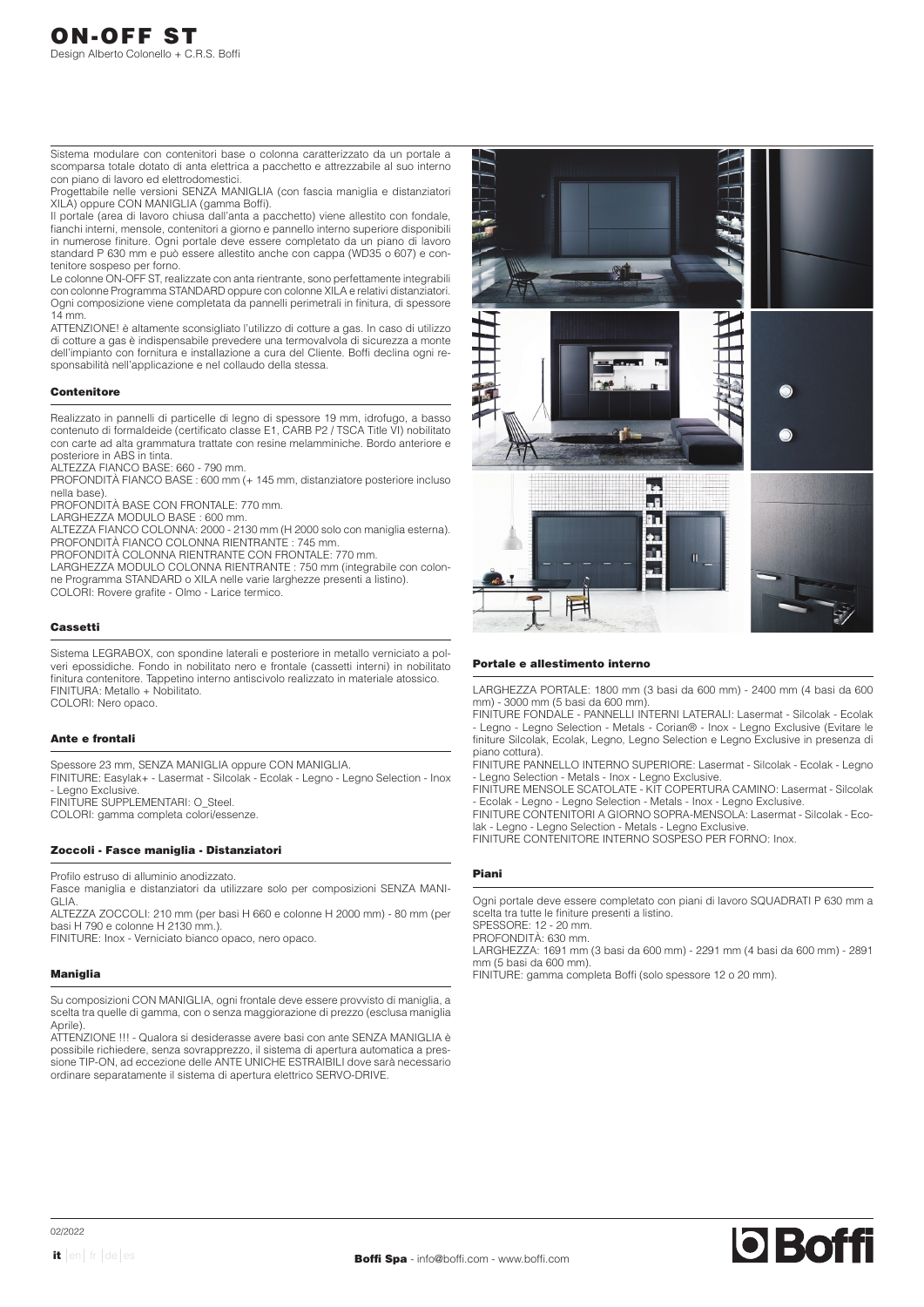Modular kitchen composed by base or tall units completed with a totally integrated self-standing structure, equipped with folding door, which opens upwards electronically, and with worktop and electrical appliances inside.

It's available WITHOUT HANDLE (with handle-rail and XILA spacers) or WITH HANDLE (Boffi range).

The self-standing structure (working area concealed by folding door) is equipped with back panel, internal side panels, shelves, open-faced units and upper internal panel in different finishes. Each structure should be completed with a standard worktop P 630 mm and can be equipped with hood (WD35 or 607) and suspended compartment for oven too.

The ON-OFF ST tall units with side-recessing door can be perfectly integrated with Programma STANDARD or XILA tall units and relative spacers.

Each composition is completed with finished perimeter panels, 14 mm. thick.

WARNING! The use of gas hobs is highly not recommended. Should gas hobs be installed, the Client must provide for a safety thermo-valve. Boffi will not be liable for problems arising during installation and test of this valve.

### Carcass

Made of 19 mm thick wood particle board panels, waterproof, with low formaldehyde emission (class E1, CARB P2 / TSCA Title VI certified), treated with high performance melamine resin. Front and back edge in ABS, same colour. BASE UNIT SIDE PANEL HEIGHT: 660 - 790 mm.

BASE UNIT SIDE PANEL DEPTH : 600 mm (+ 145 mm, the rear spacer is included in the base unit).

BASE UNIT DEPTH INCLUDING FRONT: 770 mm.

BASE UNIT MODULE WIDTH : 600 mm.

TALL UNIT SIDE PANEL HEIGHT: 2000 - 2130 mm (H 2000 with external handle only).

SIDE PANEL DEPTH OF TALL UNIT WITH SIDE RECESSING: 745 mm. DEPTH OF TALL UNIT WITH SIDE RECESSING DOOR INCLUDING FRONT: 770 mm.

WIDTH OF TALL UNIT MODULE WITH SIDE RECESSING DOOR: 750 mm (it can be integrated with Programma STANDARD or XILA tall units, in all widths listed). COLOURS: grey-graphite oak - elm - thermo-treated larch wood.

### Drawers

LEGRABOX system with sides and rear panel in epoxy-powder coated metal. Bottom in black melamine and front (of internal drawers) in melamine, same finish as carcass. Bottom is provided with non-toxic anti-slip mat. FINISH: metal + melamine.

COLOURS: matt black.

#### Doors and front panels

Thickness: 23 mm, WITHOUT or WITH HANDLE. FINISHES: Easylak+ - Lasermat - Silcolak - Ecolak - Wood - Wood Selection - Steel - Wood Exclusive. ADDITIONAL FINISHES: O\_Steel. COLOURS: full colours/species range.

# Plinths - Handle-rails - Spacers

Anodised extruded aluminium profile. Handle-rails and spacers to be used for compositions WITHOUT HANDLE only. PLINTH HEIGHT: 210 mm (for base units H 660 and tall units H 2000 mm) - 80 mm (for base units H 790 and tall units H 2130 mm). FINISHES: Stainless steel - matt white, matt black painted

### Handle

Each front, of composition WITH HANDLE, should have an handle to be chosen from the range, with or without price increase (Aprile handle excluded). WARNING !!! – Base unit doors with NO HANDLE can be supplied, upon request and free of charge, with the push opening system TIP-ON. SINGLE PULL-OUT-DOORS require the SERVO-DRIVE system, to be ordered separately.



#### Self-standing structure and internal equipment

SELF-STANDING STRUCTURE WIDTH: 1800 mm (3 base units W. 600 mm) - 2400 mm (4 base units W.600 mm) - 3000 mm (5 base units W. 600 mm).

FINISHES OF BACK PANEL - INTERNAL LATERAL PANELS: Lasermat - Silcolak - Ecolak - Wood - Wood Selection - Metals - Corian® - Steel - Wood Exclusive (Silcolak, Ecolak, Wood, Wood Selection and Wood Exclusive are not recommended in use with hob).

FINISHES OF INTERNAL UPPER PANEL: Lasermat - Silcolak - Ecolak - Wood - Wood Selection - Metals - Steel - Wood Exclusive.

FINISHES OF BOX-SECTION SHELVES - KIT OF CHIMNEY COVERINGS: Lasermat - Silcolak - Ecolak - Wood - Wood Selection - Metals - Steel - Wood Exclusive. FINISHES OF OPEN-FACED UNITS POSITIONED ON SHELF: Lasermat - Silcolak - Ecolak - Wood - Wood Selection - Metals - Wood Exclusive.

FINISHES OF SUSPENDED OVEN COMPARTMENT: stainless steel.

### Worktops

Each self-standing structure should be completed with SQUARE-EDGED worktops P 630 mm, to be chosen among all finishes listed on price list. THICKNESS: 12 - 20 mm.

DEPTH: 630 mm.

WIDTH: 1691 mm (3 base units W. 600 mm) - 2291 mm (4 base units W. 600 mm) - 2891 mm (5 base units W. 600 mm). FINISHES: full Boffi range (th. 12 or 20 mm only).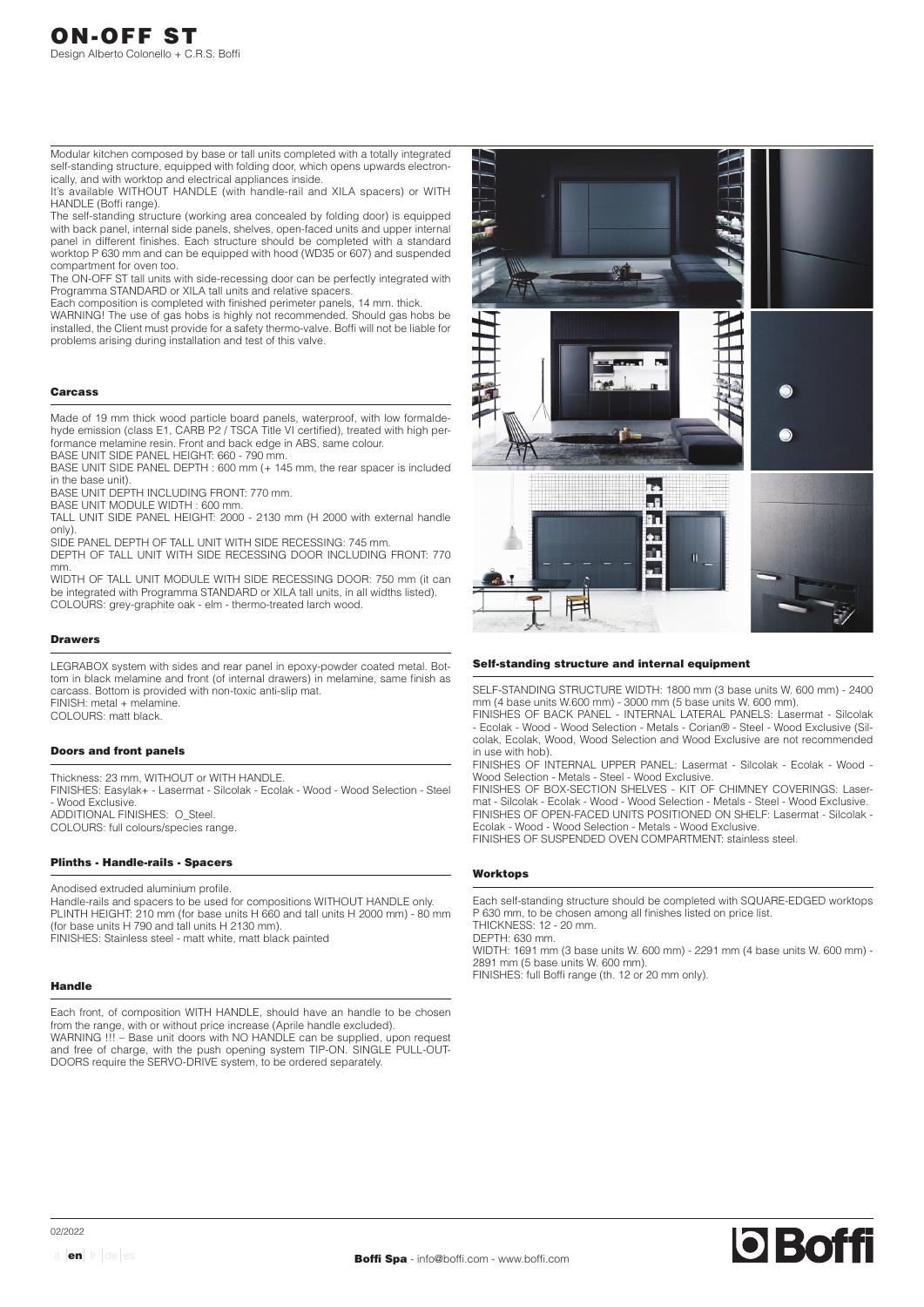Système modulaire avec bases ou armoire caractérisé par un portail complètement escamotable doté de porte électrique pliante et accessoirisable à l'intérieur avec plan de travail et électroménagers.

A projeter dans les versions SANS POIGNEE (avec poignée-bandeau et entretoises XILA) ou AVEC POIGNEE (gamme Boffi).

Le portail (zone de travail fermée par la porte pliante) est aménagé avec panneau de fond, côtés internes, tablettes, éléments ouverts et panneau interne supérieur dans de nombreuses finitions. Chaque portail doit être complété par un plan de travail standard P 630 mm et peut être aménagé également avec hotte (WD35 ou 607) et caisson suspendu pour four.

Les armoires ON-OFF ST, réalisées avec porte rentrante, sont parfaitement intégrables avec des armoires Programma STANDARD ou avec des armoires XILA et des entretoises relatives.

Chaque composition est complétée par des panneaux périphériques finis, d'épaisseur 14 mm.

ATTENTION! il est fortement déconseillé d'utiliser des plans de cuisson au gaz. En cas d'utilisation de plans de cuisson au gaz il est indispensable de prévoir une soupape thermique de sécurité en amont de l'installation avec fourniture et installation à la charge du Client. Boffi décline toute responsabilité dans l'application et dans l'essai de celle-ci.

### Caisson

Réalisé en panneaux de particules de bois d'épaisseur 19 mm, hydrofuge, à faible teneur en formaldéhyde (certifié classe E1, CARB P2 / TSCA Title VI) mélaminé avec papiers à haute densité avec résines mélaminiques. Chant avant et arrière en ABS de la même couleur.

HAUTEUR CÔTÉ BASE: 660 - 790 mm.

PROFONDEUR CÔTÉ BASE: 600 mm (+ 145 mm, entretoise arrière incluse dans la base)

PROFONDEUR BASE AVEC FACADE: 770 mm.

LARGEUR MODULE BASE: 600 mm.

HAUTEUR CÔTÉ ARMOIRE: 2000 - 2130 mm (H 2000 uniquement avec poignée externe).

PROFONDEUR CÔTÉ ARMOIRE RENTRANTE: 745 mm.

PROFONDEUR ARMOIRE RENTRANTE AVEC FACADE: 770 mm.

LARGEUR MODULE ARMOIRE RENTRANTE: 750 mm (intégrable avec armoires Programma STANDARD ou XILA dans les différentes largeurs présentes sur le tarif). COULEURS: Chêne graphite - Orme - Mélèze thermique.

#### Tiroirs

Système LEGRABOX, avec rebords latéraux et arrière en métal peint avec poudres époxydes. Fond en mélaminé noir et façade (tiroirs internes) en mélaminé finition caisson. Petit tapis interne antidérapant réalisé en matériau atoxique. FINITION: Métal + Mélaminé. COULEURS: Noir mat.

#### Portes et façades

Épaisseur 23 mm, SANS POIGNEE ou AVEC POIGNEE. FINITIONS: Easylak+ - Lasermat - Silcolak - Ecolak – Bois – Bois Selection - Inox - Bois Exclusive. FINITIONS SUPPLEMENTAIRES: O\_Steel. COULEURS: gamme complète couleurs/essences.

### SOCLES - Poignées-bandeaux - Entretoises

Profil extrudé d'aluminium anodisé.

Poignées-bandeaux et entretoises à utiliser uniquement pour compositions SANS POIGNEE.

HAUTEUR SOCLES: 210 mm (pour bases H 660 et armoires H 2000 mm) - 80 mm (pour bases H 790 et armoires H 2130 mm).

Finitions: Inox/- Peint blanc mat, noir mat.

# Poignée

Sur des compositions AVEC POIGNEE, chaque façade doit être munie de poignée, au choix parmi celles de la gamme, avec ou sans majoration de prix (sauf Poignée Aprile).

ATTENTION !!! - Au cas où l'on souhaite avoir des bases avec portes SANS POI-GNEE il est possible de demander, sans majoration de prix, le système d'ouverture automatique par pression TIP-ON, à l'exception des PORTES UNIQUES EXTRAC-TIBLES où il sera nécessaire de commander séparément le système d'ouverture électrique SERVO-DRIVE.



#### Portail et aménagement interne

LARGEUR PORTAIL: 1800 mm (3 bases de 600 mm) - 2400 mm (4 bases de 600 mm) - 3000 mm (5 bases de 600 mm).

FINITIONS PANNEAU DE FOND – PANNEAUX INTERNES LATERAUX: Lasermat - Silcolak - Ecolak - Bois - Bois Selection - Metals - Corian® -Inox - Bois Exclusive (Eviter les finitions Silcolak, Ecolak, Bois, Bois Selection et Bois Exclusive en présence de plan de cuisson)

FINITIONS PANNEAU INTERNE SUPERIEUR: Lasermat - Silcolak - Ecolak - Bois - Bois Selection - Metals - Inox - Bois Exclusive.

FINITIONS TABLETTES SECTION CREUSE - JEU COUVERTURE CHEMINEE: Lasermat - Silcolak - Ecolak - Bois - Bois Selection - Metals - Inox - Bois Exclusive. FINITIONS CAISSONS OUVERTS SUR TABLETTE: Lasermat - Silcolak - Ecolak - Bois - Bois Selection - Metals - Bois Exclusive.

FINITIONS CAISSON INTERNE SUSPENDU POUR FOUR: Inox.

# Plans

Chaque portail doit être complété avec des plans de travail AVEC CHANT DROIT P 630 mm au choix parmi toutes les finitions présentes sur le tarif. ÉPAISSEUR: 12 - 20 mm.

PROFONDEUR: 630 mm.

LARGEUR: 1691 mm (3 bases de 600 mm) - 2291 mm (4 bases de 600 mm) - 2891 mm (5 bases de 600 mm).

FINITIONS: gamme complète Boffi (uniquement épaisseur 12 ou 20 mm).

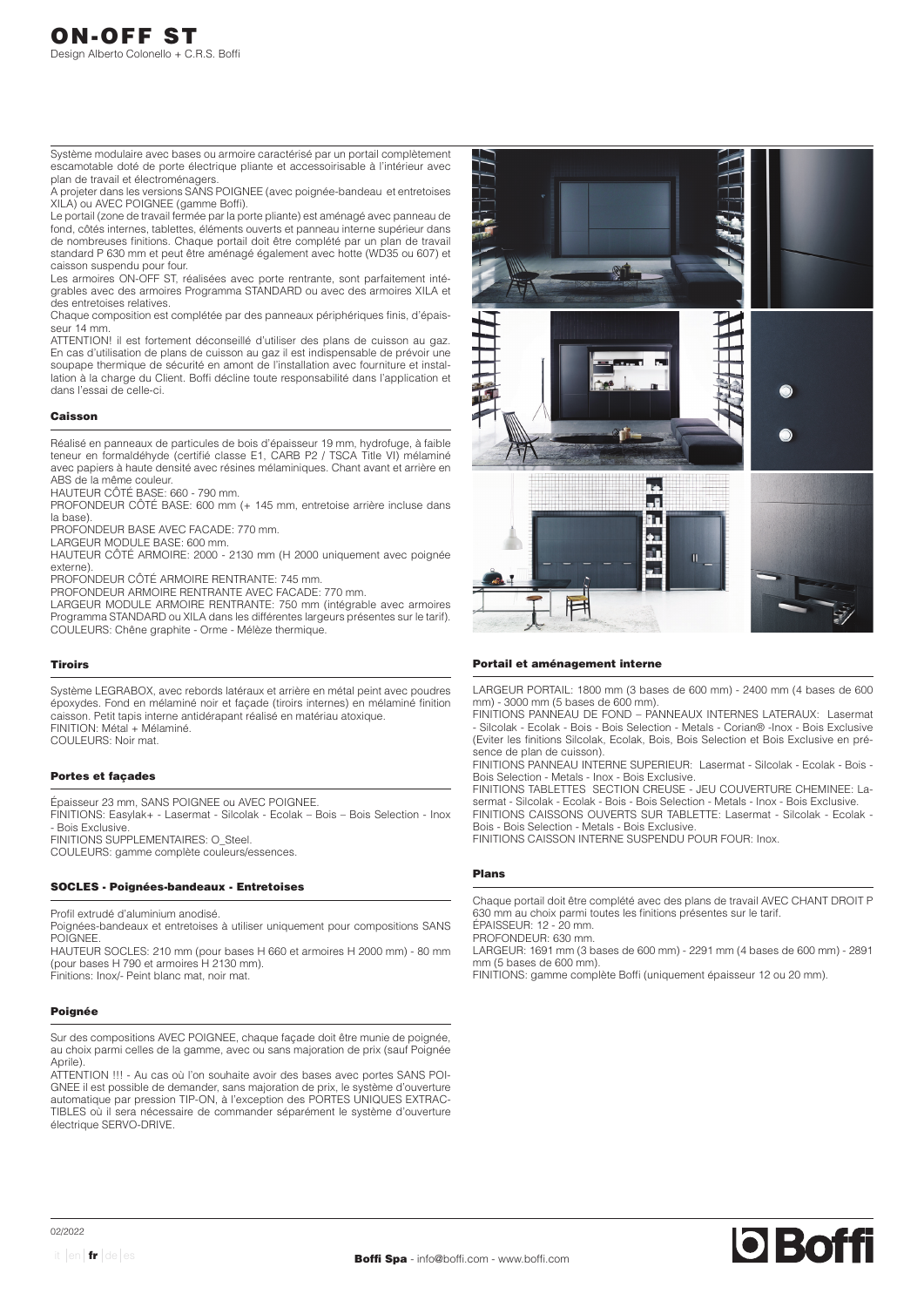Anbausystem mit Unterschränken oder Hochschränken, das sich durch eine große Öffnung mit Falt-Lifttürensystem auszeichnet, die sich mit Arbeitsplatte und Elektrogeräten ausrüsten lässt.

Erhältlich in den Versionen OHNE GRIFF (mit Griffleiste und Distanzhalter XILA) oder MIT GRIFF (Serie Boffi).

Das Portal (durch Falt-Lifttürensystem verschlossener Arbeitsbereich) wird mit Rückwand, internen Seitenteilen, Regalen, offenen Schränken und internem oberen Paneel in zahlreichen Ausführungen ausgerüstet. Jedes Portal muss mit einer standardmäßigen Arbeitsplatte P 630 mm vervollständigt werden und lässt sich mit Dunstabzugshaube (WD35 oder 607) und Hängeschrank für Backofen ausrüsten. Die Hochschränke von ON-OFF ST mit einschiebbarer Tür lassen sich problemlos ergänzen mit Hochschränken des Programma Standard oder mit Hochschränken XILA und entsprechenden Distanzhaltern.

Jede Komposition wird mit Paneelen in Ausführung verkleidet, Stärke 14 mm. ACHTUNG: Von Gas-Kochfeldern wird dringend abgeraten. Bei Verwendung von Gas-Kochfeldern ist kundenseitig vor der Anlage ein Sicherheitsthermoventil bereitzustellen. Boffi übernimmt keine Haftung für Einsatz und Abnahme des Ventils.

# Schrankelement

Aus Paneelen aus Spanplatte, Stärke 19 mm, wasserabweisend, mit geringem Formaldehydgehalt (zertifiziert Klasse E1, CARB P2 / TSCA Title VI), mit Melaminharzbeschichtung mit hoher Dichte. Vordere und rückseitige Kante aus ABS in Ausführung.

UNTERSCHRANK SEITENTEIL HÖHE: 660 - 790 mm.

UNTERSCHRANK SEITENTEIL TIEFE: 600 mm (+ 145 mm, einschl. rückseitigem Distanzhalter im Unterschrank).

TIEFE UNTERSCHRANK MIT FRONTPANEEL: 770 mm.

BREITE UNTERSCHRANKELEMENT : 600 mm.

HOCHSCHRANK SEITENTEIL HÖHE: 2000 - 2130 mm (H 2000 nur mit Außengriff). HOCHSCHRANK MIT EINSCHIEBBARER TÜR SEITENTEIL TIEFE : 745 mm. TIEFE HOCHSCHRANK MIT EINSCHIEBBARER TÜR UND FRONTPANEEL: 770 mm.

HOCHSCHRANK MIT EINSCHIEBBARER TÜR ELEMENT BREITE : 750 mm (integrierbar mit Hochschränken Programma STANDARD oder XILA in den verschiedenen in der Preisliste aufgeführten Breiten).

FARBEN: Eiche Grafitgrau - Ulme - Thermolärche.

### Schubladen

System LEGRABOX mit rückseitigen und seitlichen Blenden aus epoxidpulverlackiertem Metall. Boden mit Melaminharzbeschichtung schwarz und Frontpaneel (Innenschubladen) mit Melaminharzbeschichtung Ausführung Schrankelement. Rutschfeste Einlage aus ungiftigem Material. AUSFÜHRUNG: Metall + Melaminharzbeschichtung. FARBEN: Mattschwarz.

### Türen und Frontpaneele

Stärke 23 mm, OHNE GRIFF oder MIT GRIFF. AUSFÜHRUNGEN: Easylak+ - Lasermat - Silcolak - Ecolak - Holz - Holz Selection - Edelstahl - Holz Exclusive. ZUSATZAUSFÜHRUNGEN: O\_Steel. FARBEN: vollständige Auswahl Farben/Holzarten.

#### Sockel - Griffleisten - Distanzhalter

Profil aus fließgepresstem eloxiertem Aluminium. Griffleiste und Distanzhalter nur zu verwenden an Kompositionen OHNE GRIFF. SOCKELHÖHE: 210 mm (für Unterschränke H 660 und Hochschränke H 2000 mm) - 80 mm (für Unterschränke H 790 und Hochschränke H 2130 mm. AUSFÜHRUNGEN: Edelstahl - Lackiert matt weiß, mattschwarz.

# **Griff**

Bei Kompositionen MIT GRIFF ist jedes Frontpaneel mit einem Griff aus der Serie mit oder ohne Aufpreis (außer Griff Aprile) zu versehen.

ACHTUNG! - Werden Türen OHNE GRIFF gewünscht, ist ohne Aufpreis das System TIP-ON zum Öffnen mit leichtem Druck erhältlich, mit Ausnahme der AUSZIEHBA-REN EINZELTÜREN, für die separat das elektrische Öffnungssystem SERVO-DRIVE zu bestellen ist.



#### Portal und Innenausrüstung

PORTALBREITE: 1800 mm (3 Unterschränke 600 mm) - 2400 mm (4 Unterschränke 600 mm) - 3000 mm (5 Unterschränke 600 mm).

AUSFÜHRUNGEN RÜCKWAND - INTERNE SEITENPANEELE: Lasermat - Silcolak - Ecolak - Holz - Holz Selection - Metals - Corian® - Edelstahl - Holz Exclusive (bei Verwendung eines Kochfeldes sollten die Ausführungen Silcolak, Ecolak, Holz, Holz Selection und Holz Exclusive vermieden werden).

AUSFÜHRUNGEN INTERNES OBERES PANEEL: Lasermat - Silcolak - Ecolak - Holz -Holz Selection - Metals - Edelstahl - Holz Exclusive.

AUSFÜHRUNGEN KASTENFÖRMIGE REGALE - SATZ KAMINVERKLEIDUNG: Lasermat- Silcolak - Ecolak - Holz - Holz Selection - Metals - Edelstahl - Holz Exclusive. AUSFÜHRUNGEN OFFENE SCHRÄNKE ÜBER REGAL: Lasermat - Silcolak - Ecolak - Holz -Holz Selection - Metals - Holz Exclusive.

AUSFÜHRUNGEN INNEN-HÄNGESCHRANK FÜR BACKOFEN: Edelstahl.

### Arbeitsplatten

Jedes Portal muss mit RECHTECKIGEN Arbeitsplatten P 630 mm in einer der in der Preislisteenthaltenen Ausführungen vervollständigt werden. Stärke: 12 - 20 mm.

TIEFE: 630 mm.

BREITE: 1691 mm (3 Unterschränke 600 mm) - 2291 mm (4 Unterschränke 600 mm) - 2891 mm (5 Unterschränke 600 mm).

AUSFÜHRUNGEN: vollständige Auswahl Boffi (nur Stärke 12 oder 20 mm).